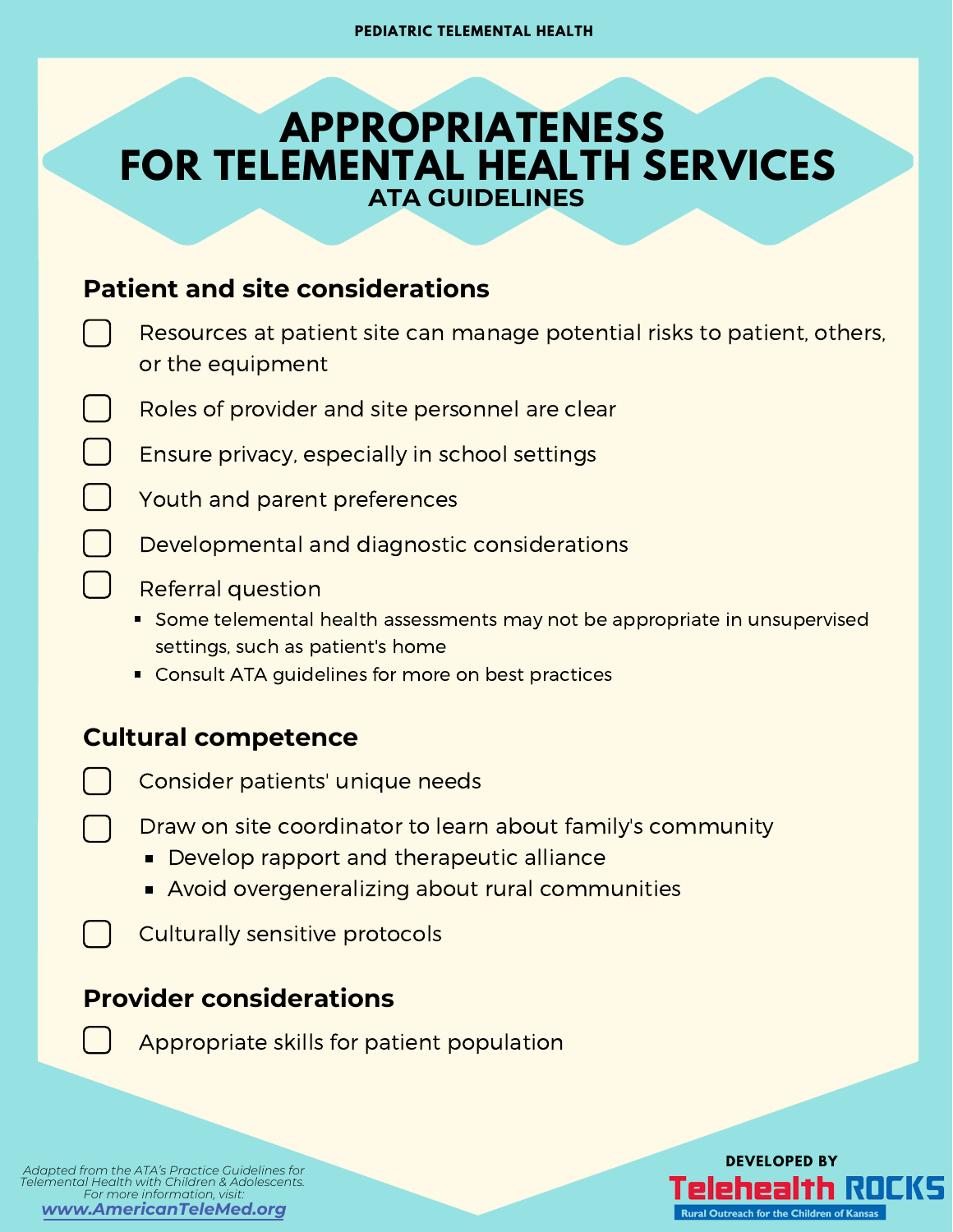# **TELEMENTAL HEALTH PRACTICES WITH YOUTH ATA GUIDELINES**

#### **Room requirements**

- Large enough room for 1-2 adults
- Decrease distractions
- Accessibility
- Lighting
- Selection of toys in the room

### **Announce all parties present**

## **Utilize the Presenter/ Telemedicine Coordinator**

- Establish a safety protocol
- Alert staff at patient site if any there are any risks to youth's safety
- Communicate information about local community that provider may not know

### **Culture & Individualization**

- Consider patients' unique needs
- Understand site culture
- Learn about the family's community, values, and resources
- Avoid overgeneralizing about rural communities
- Outline roles of local providers & telemental health clinician

### **Sharing patient information securely between providers**

Follow legal & regulatory requirements and best practices

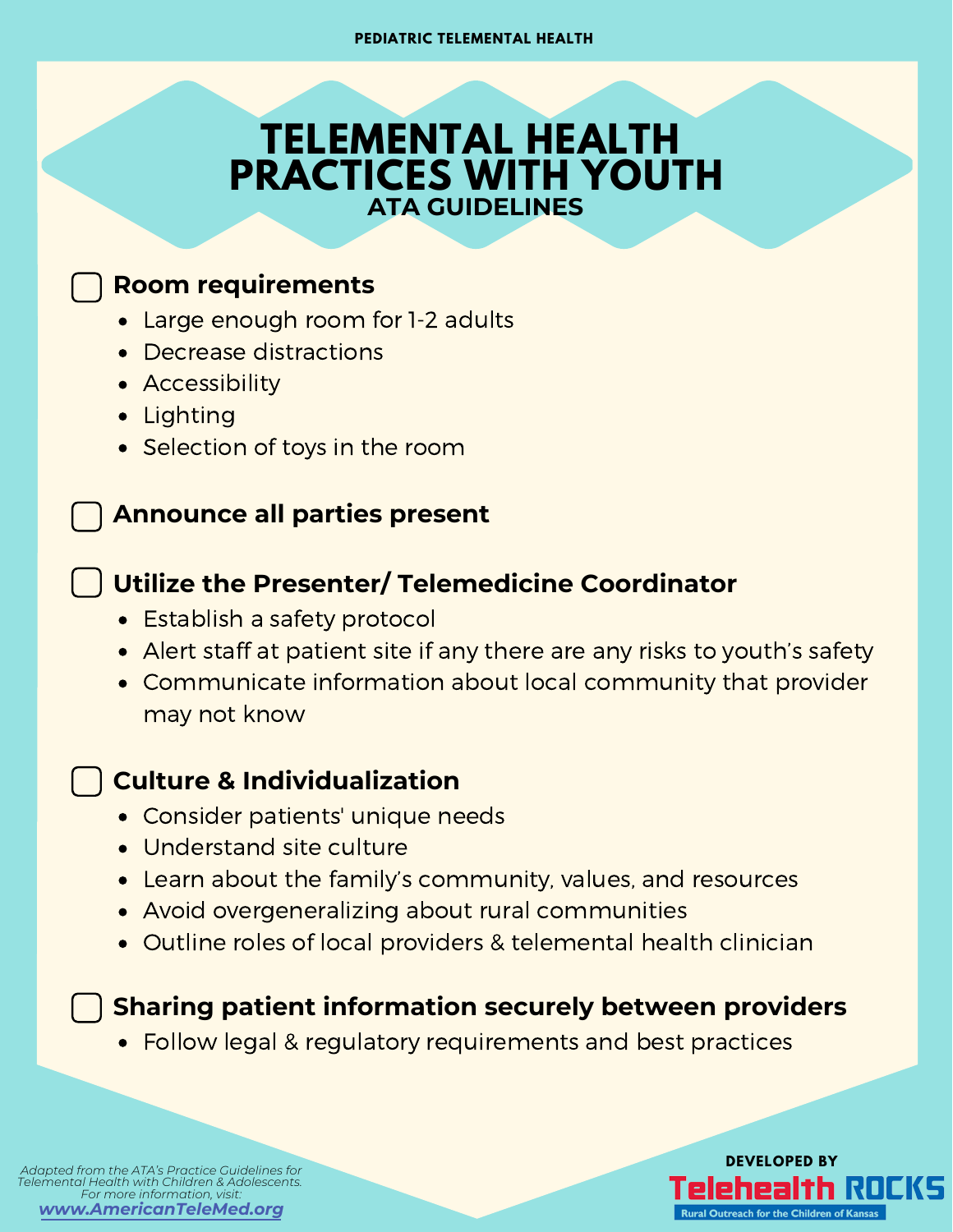# **LEGAL, REGULATORY, & ETHICAL ISSUES ATA GUIDELINES**

# **Legal and Regulatory Issues**

#### *Review:*

|                                                                       |  | Legal & regulatory requirements at patient & provider locations                                               |  |  |
|-----------------------------------------------------------------------|--|---------------------------------------------------------------------------------------------------------------|--|--|
|                                                                       |  | Jurisdiction's requirements of provider's mandated reporting                                                  |  |  |
|                                                                       |  | Confidentiality requirements of the clinic and school setting                                                 |  |  |
|                                                                       |  | <b>Verify:</b>                                                                                                |  |  |
|                                                                       |  | Professional liability insurance covers activities in all sites of<br>telepractice                            |  |  |
|                                                                       |  | Written or verbal consent for recording                                                                       |  |  |
|                                                                       |  | <b>Consult:</b>                                                                                               |  |  |
|                                                                       |  | ATA guidelines for more information on recommendations for<br>informed consent with legal guardians and youth |  |  |
|                                                                       |  | <b>Ethical Issues</b>                                                                                         |  |  |
|                                                                       |  | Incorporate organizational values & ethics                                                                    |  |  |
|                                                                       |  | Formal process for resolving ethical questions & issues                                                       |  |  |
|                                                                       |  | Eliminate conflicts of interest                                                                               |  |  |
|                                                                       |  | Inform patient of their right to refuse telemental health services                                            |  |  |
|                                                                       |  |                                                                                                               |  |  |
| <b>DEVELOPED BY</b><br>Adapted from the ATA's Practice Guidelines for |  |                                                                                                               |  |  |

*Telemental Health with Children & [Adolescents.](http://www.americantelemed.org/) For more information, visit: [www.AmericanTeleMed.org](http://www.americantelemed.org/)*

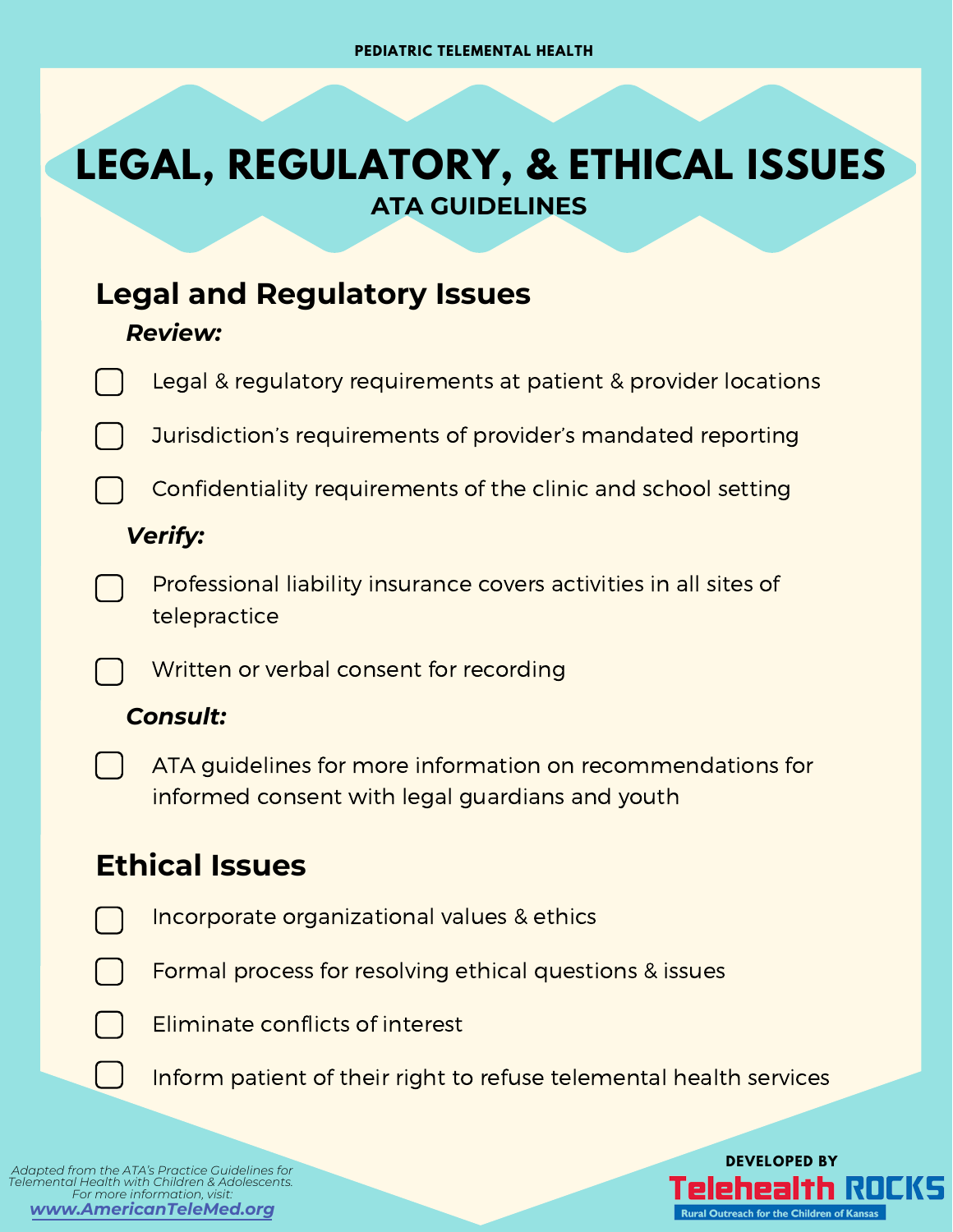# **ATA GUIDELINES MENTAL HEALTH EMERGENCIES WITH YOUTH**

#### **Become familiar with patient site's emergency procedures:**

| Become familiar with patient site's emergency procedures:     |                                                                                                           |  |  |
|---------------------------------------------------------------|-----------------------------------------------------------------------------------------------------------|--|--|
|                                                               | Local emergency resources and phone numbers                                                               |  |  |
|                                                               | Location of nearest emergency department capable of<br>handling psychiatric emergencies                   |  |  |
|                                                               | Patient's support contact information                                                                     |  |  |
|                                                               | Contact information of local organizations if local referral is<br>needed                                 |  |  |
|                                                               | Knowledge of local civil commitment law, procedures, and<br>resources                                     |  |  |
| If patient is in the home or location without clinical staff: |                                                                                                           |  |  |
|                                                               | Informed consent includes documentation and discussion of<br>emergency procedures                         |  |  |
|                                                               | Release of information to contact a family or community<br>member who can provide support in an emergency |  |  |
|                                                               | Provider is available to emergency responders to<br>facilitate evaluation and planning                    |  |  |
|                                                               | <b>Consider:</b>                                                                                          |  |  |
|                                                               | <b>Transportation or other logistical challenges</b>                                                      |  |  |
|                                                               | Physical environment risks and other youth in the home                                                    |  |  |

Possibility of delay in emergency response due to location

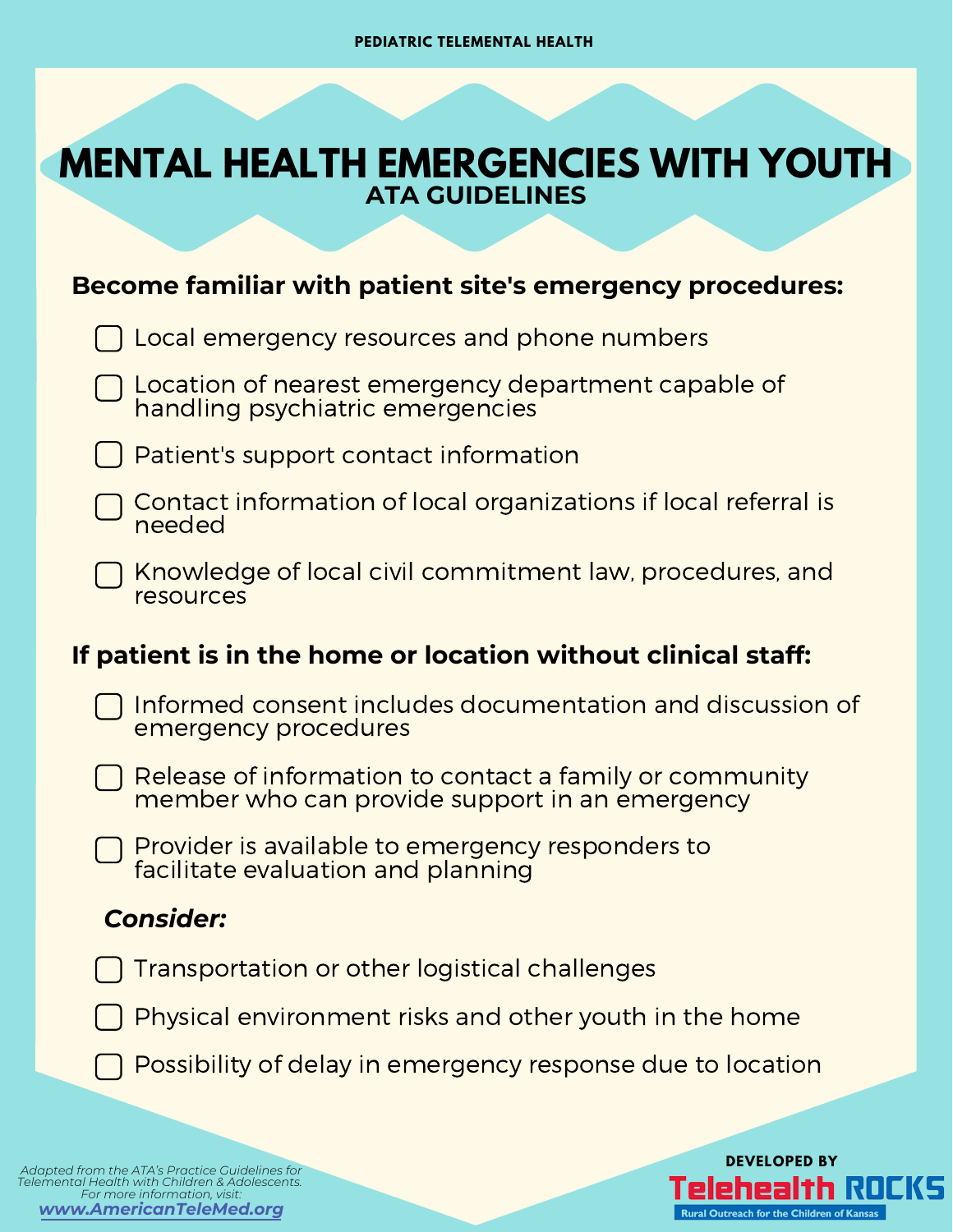# **ATA GUIDELINES NEEDS ASSESSMENT**

## *Identify:*

Community buy-in to adopt telemental health services Speak with community organizations and consumer groups

Unmet needs in local clinic, including age groups, behavioral presentations, and interventions where the telehealth provider may be helpful

- Relationships with staff & community
	- Visit sites if needed

Insurance coverage for different types of child, adolescent, and family sessions

Use data to make case for telemental health services if needed

If interpreters are needed

Additional training for gaps in provider competency

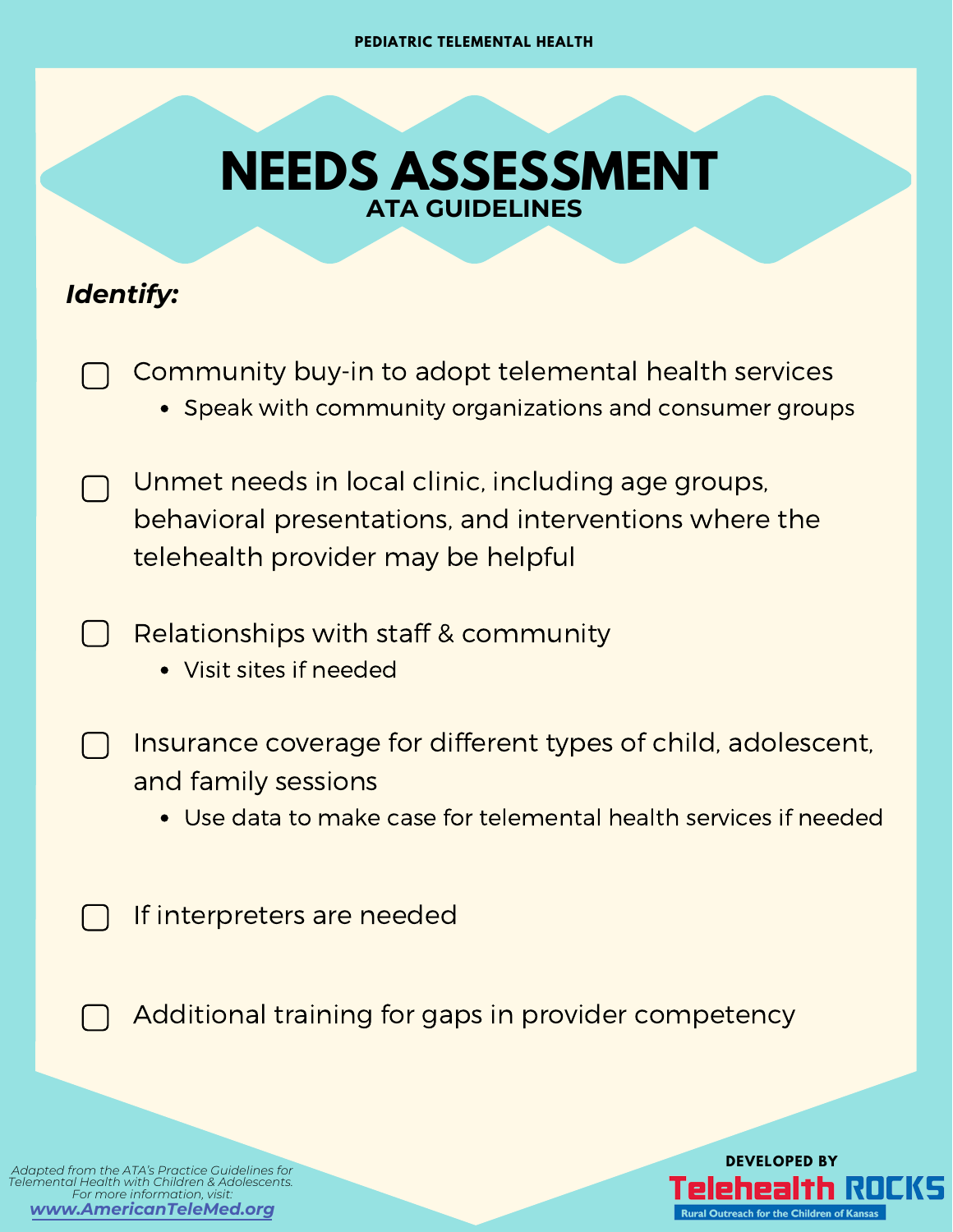# **ATA GUIDELINES TECHNOLOGY CONSIDERATIONS**

Sufficient bandwidth

Accurate visual, auditory, and interactional cues

# **Microphones**

- o Sensitivity to auditory range of children's, adolescents' and adults' voices
- Placement close enough to detect voices but  $\circ$ not irrelevant noise

## Cameras

- Pan-tilt-zoom capabilities
	- Allows provider to follow child's movements around the room
- Limited eye contact may represent technical  $\circ$ limitation or clinical impairment
	- **Ask parents if clarification is needed**